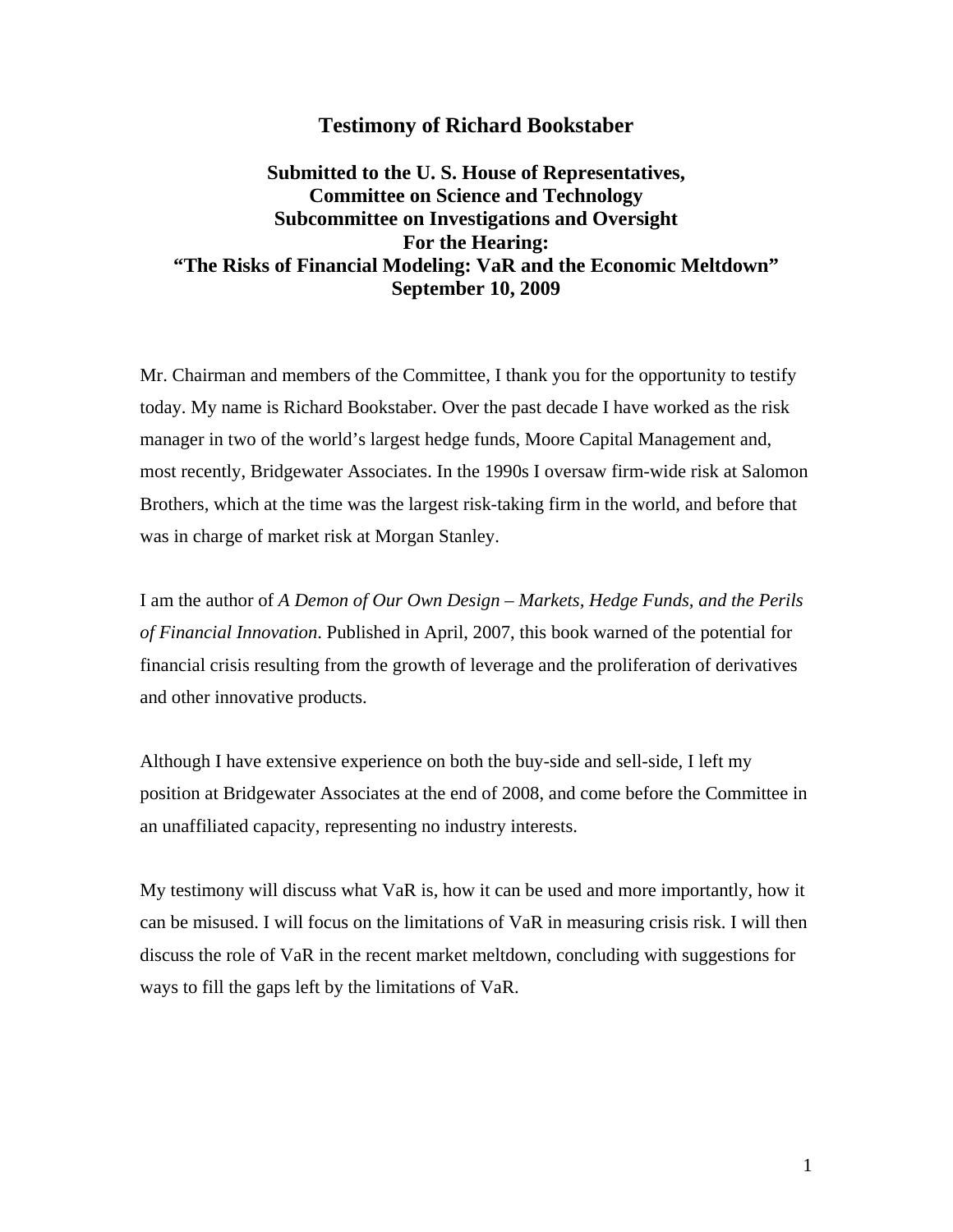### **What is VaR?**

VaR, or value-at-risk, measures the risk of a portfolio of assets by estimating the probability that a given loss might occur. For example, the dollar VaR for a particular portfolio might be expressed as "there is a ten percent probability that this portfolio will lose more than \$VaR over the next day".

Here is a simplified version of the steps in constructing a VaR estimate for the potential loss at the ten percent level:

- 1. Identify all of the positions held by the portfolio.
- 2. Get the daily returns for each of these positions for the past 250 trading days (about a one-year period).
- 3. Use those returns to construct the return to the overall portfolio for each day over the last 250 trading days.
- 4. Order the returns for those days from the highest to the lowest, and pick the return for the day that is the  $25<sup>th</sup>$  worst day's return. That will be a raw estimate of the daily VaR at the ten percent level.
- 5. Smooth the results by fitting this set of returns to the Normal distribution function. $<sup>1</sup>$ </sup>

## **Limitations of VaR**

<u>.</u>

The critical assumptions behind the construction of VaR are made clear by the process described above:

- 1. All of the portfolio positions are included.
- 2. The sample history is a reasonable representation of what things will look like going forward.
- 3. The Normal distribution function is a reasonable representation of the statistical distribution underlying the returns.

<sup>&</sup>lt;sup>1</sup> The risk for a Normal distribution is fully defined by the standard deviation, and the results from step 3 can be used to estimate the standard deviation of the sample. If the estimated standard deviation is, say, five percent, then the VaR at the ten percent level will be a loss of eight percent. For a Normal distribution the ten percent level is approximately 1.6 standard deviations.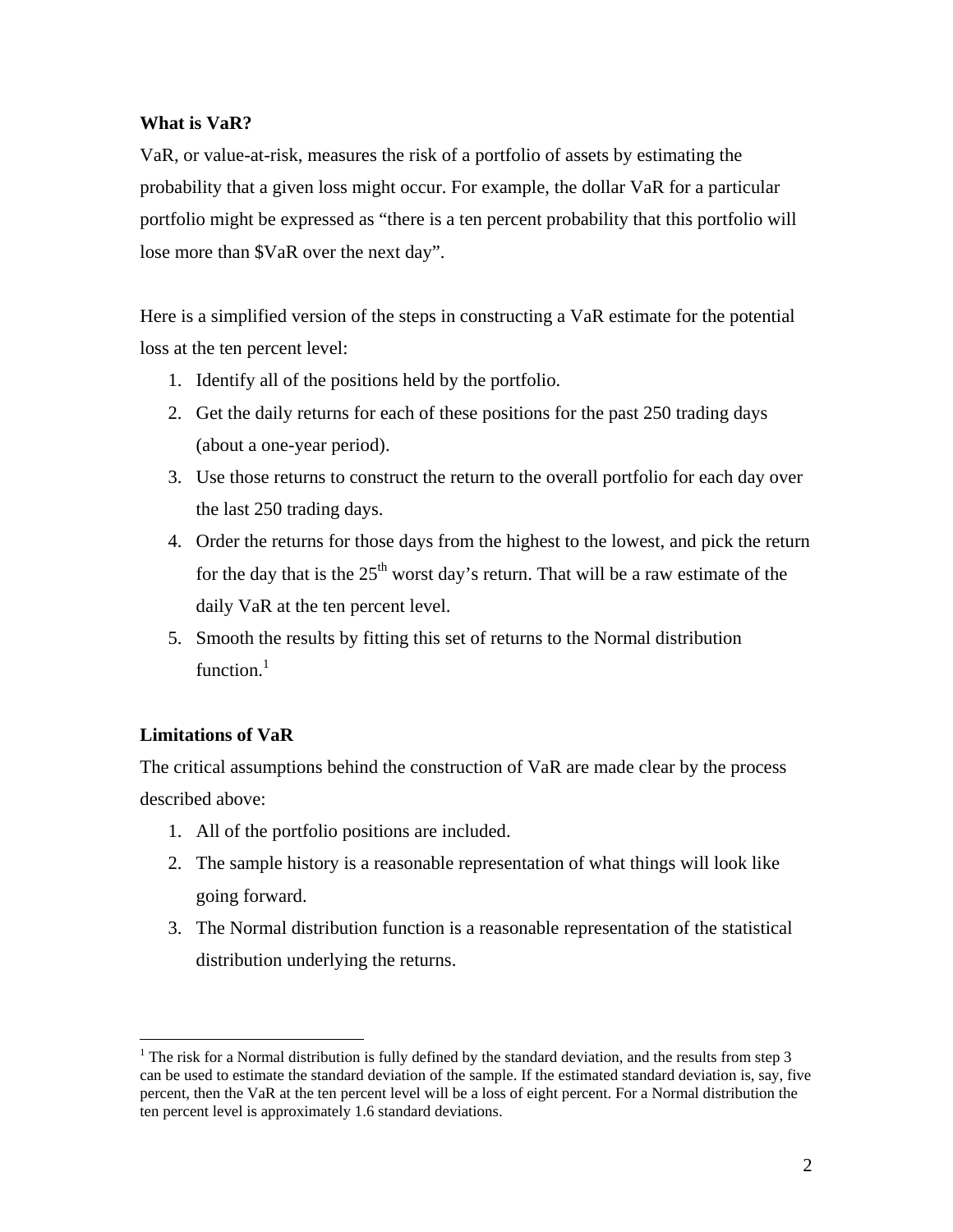The limitations to VaR boil down to issues with these three assumptions, assumptions that are often violated, leading VaR estimates to be misleading.

#### Incomplete positions

Obviously, risk cannot be fully represented if not all of the risky positions are included in the analysis. But for larger institutions, it is commonplace for this to occur. Positions might be excluded because they are held off-balance sheet, beyond the purview of those doing the risk analysis; they might be in complex instruments that have not been sufficiently modeled or that are difficult to include in the position database; or they might be in new products that have not yet been included in the risk process. In the recent crisis, some banks failed to include positions in collateralized debt obligations (CDOs) for all three of these reasons.<sup>2</sup> And that exclusion was not considered an immediate concern because they were believed to be low risk, having attained a AAA rating.

The inability to include all of the positions in the VaR risk analysis, the most rudimentary step for VaR to be useful, is pervasive among the larger institutions in the industry. This provides a compelling reason to have a 'flight to simplicity' in financial products, to move away from complex and customized innovative products and toward standardization.<sup>3</sup>

### Unrepresentative sample period

 $\overline{a}$ 

VaR gives a measure of risk that assumes tomorrow is drawn from the same distribution as the sample data used to compute the VaR. If the future does not look like the past, in particular if a crisis emerges, then VaR will no longer be a good measure of risk.<sup>4</sup> Which is to say that VaR is a good measure of risk except when it really matters.<sup>5</sup>

<sup>&</sup>lt;sup>2</sup> Regulatory capital on the trading assets that a bank does not include in VaR – or for which the bank's VaR model does not pass regulatory scrutiny – is computed using a risk-rating based approach. However, the rating process itself suffers from many of the difficulties associated with calculating VaR, as illustrated by the AAA ratings assigned to many mortgage-backed CDOs and the consequent severe underestimation of the capital required to support those assets.

 $3$  I discuss the complexity and related risk issues surrounding derivatives and related innovative products in Testimony of Richard Bookstaber, Submitted to the Senate of the United States, Committee on Agriculture, Nutrition, and Forestry for the Hearing: "Regulatory Reform and the Derivatives Markets", June 4, 2009. <sup>4</sup> One way to try to overcome the problem of relying on the past is to use a very long time period in the

VaR calculation, with the idea that a longer period will include many different regimes, crises and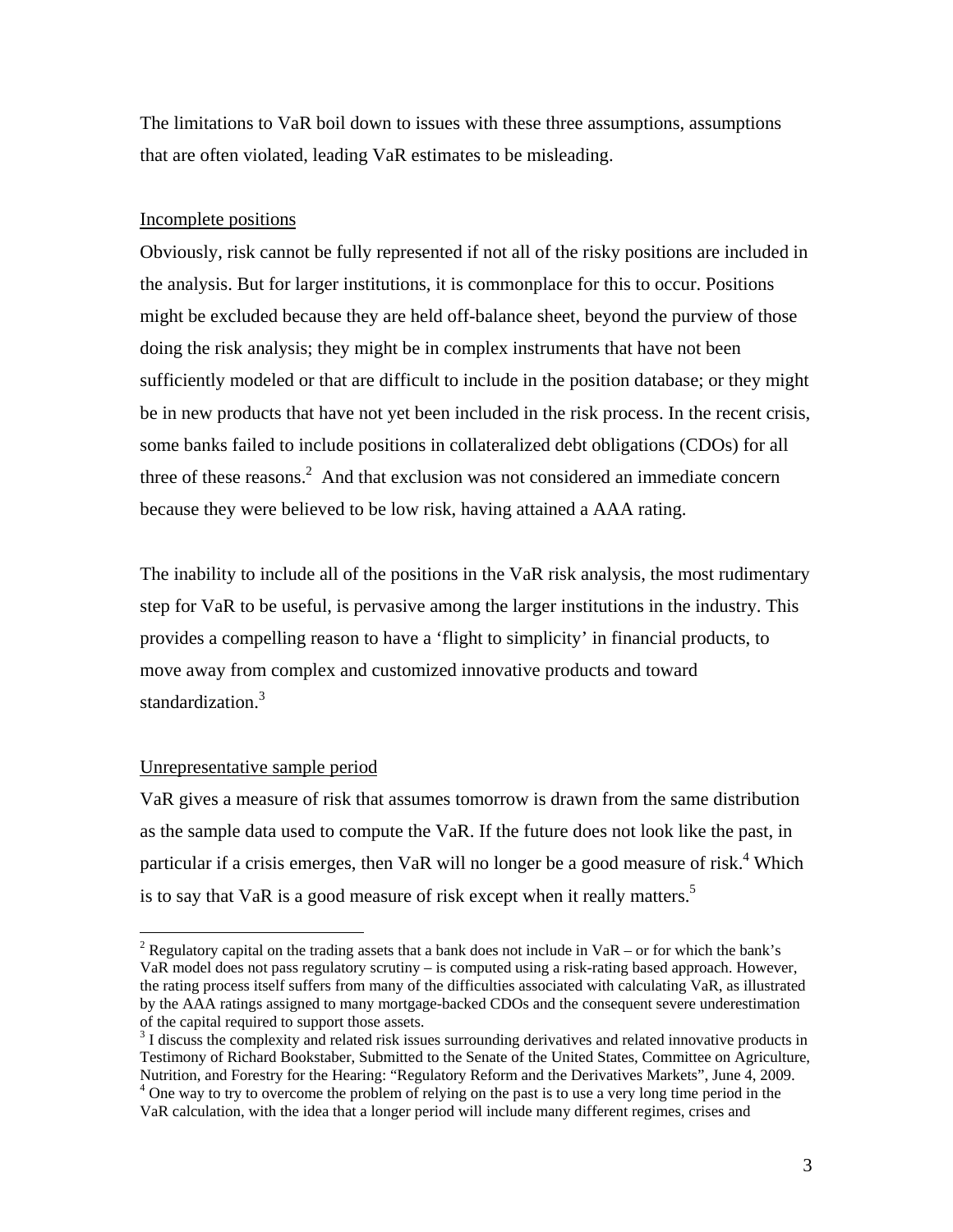It is well known that VaR cannot measure crisis risk. During periods of crisis the relationship between securities changes in strange and seemingly unpredictable ways. VaR, which depends critically on a set structure for volatility and correlation, cannot provide useful information in this situation. It contains no mechanism for predicting the type of crisis that might occur, and does not consider the dynamics of market crises. This is not to say that VaR has no value or is hopelessly flawed. Most of the time it will provide a reasonable measure of risk – indeed the vast majority of the time this will be the case. If one were forced to pick a single number for the risk of a portfolio in the near future, VaR would be a good choice for the job. VaR illuminates most of the risk landscape. But unfortunately, the places its light fails to reach are the canyons, crevices and cliffs.

### Fat Tails and the Normal Distribution

Largely because of crisis events, security returns tend to have fatter tails than what is represented by a Normal distribution. That is, there tend to be more outliers and extreme events than what a Normal distribution would predict. This leads to justifiable criticism of VaR for its use of the Normal distribution. However, sometimes this criticism is overzealous, suggesting that the professionals who assume a Normal distribution in their analysis are poorly trained or worse. Such criticism is unwarranted; the limitations of the Normal distribution are well-known. I do not know of anyone working in financial risk management, or indeed in quantitative finance generally, who does not recognize that security returns may have fat tails. It is even discussed in many investment textbooks, so it is a point that is hard to miss. $<sup>6</sup>$ </sup>

relationships. Such a view misses the way different regimes, essentially different distributions, mix to lead to a final result. A long time period gives muddied results. To see this, imagine the case where in half of the past two assets were strongly positively correlated and the other half they were strongly negatively correlated. The mixing of the two would suggest the average of little correlation, thus giving a risk posture that did not exist in either period, but that also incorrectly suggests diversification opportunities. 5  $<sup>5</sup>$  As a corollary to this, one could also say that diversification works except when it really matters.</sup>

 $6$  For example, *Investments*, by Bodie, Kane, and Marcus,  $8<sup>th</sup>$  edition (McGraw-Hill/Irwin), has a section (page 148) entitled "Measurement of Risk with Non-normal Distributions".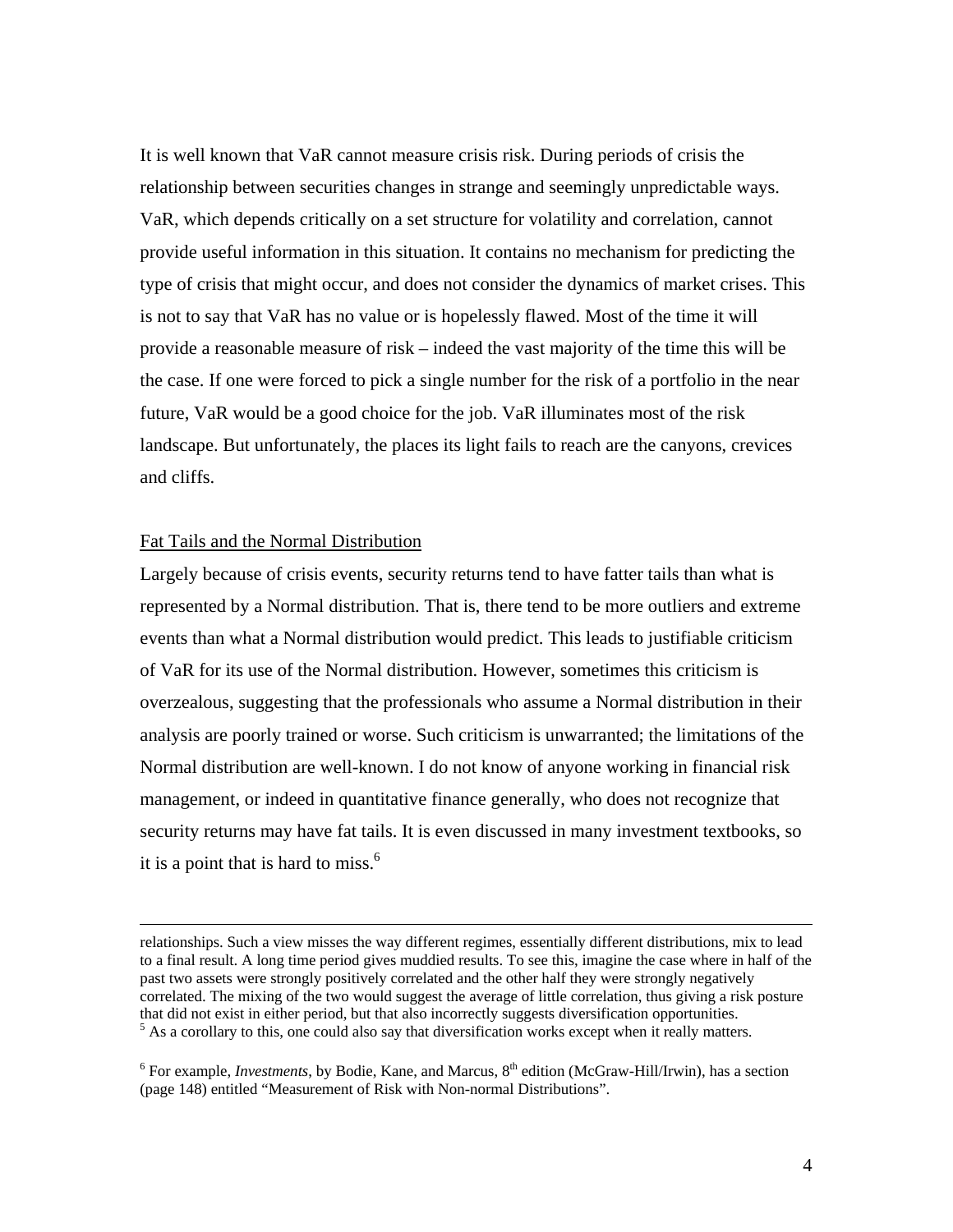The issue is how this well-known inaccuracy of the Normal distribution is addressed. One way is knowingly to misuse VaR, to ignore the problem and act as if VaR can do what it cannot. Another is to modify the distribution to allow for fatter tails.<sup>7</sup> This adds complication and obfuscation to the VaR analysis, because any approach employing a fat-tailed distribution increases the number of parameters to estimate, and this increases the chance that the distribution will be misspecified. And in any case, simply fattening up the tails of the distribution provides little insight for risk management.

I remember a cartoon that showed a man sitting behind a desk with a name plate that read 'Risk Manager'. The man sitting in front of the desk said, "Be careful? That's all you can tell me, is to be careful?" Stopping with the observation that extreme events can occur in the markets and redrawing the distribution accordingly is about as useful as saying "be careful." A better approach is to accept the limitations of VaR, and then try to understand the nature of the extreme events, the market crises where VaR fails. If we understand the dynamics of market crisis, we may be able to improve risk management to make it work when it is of the greatest importance.

#### **Understanding the Dynamics of Market Crises**

 $\overline{a}$ 

A starting point for understanding financial market crises is leverage and the crowding of trades, both of which have effects that lead to a common crisis dynamic, the liquidity crisis cycle.

Such a cycle begins when an exogenous shock causes a drop in a market that is crowded with leveraged investors. The highly leveraged investors are forced to sell to meet their margin requirements. Their selling drops prices further, which in turn forces yet more selling, resulting in a cascading cycle downward in prices. Those investors that are under pressure discover there is no longer liquidity in the stressed market, so they start to liquidate their positions in other markets to generate the required margin. If many of the

<sup>&</sup>lt;sup>7</sup> Extreme value theory is the bastion for techniques that employ distributions with a higher probability of extreme events.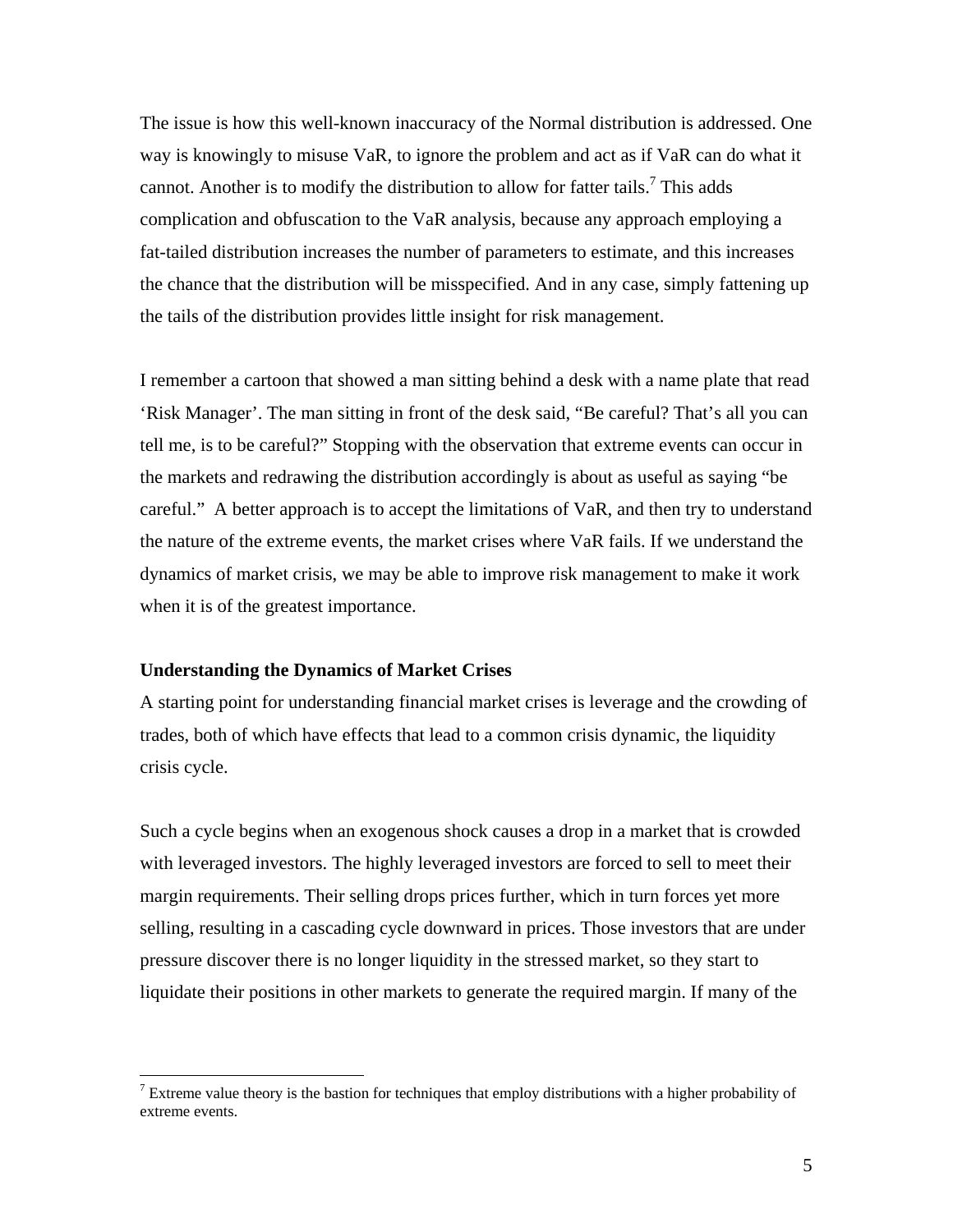investors that are in the first market also have high exposure in a second one, the downward spiral propagates to this second market.<sup>8</sup>

This phenomenon explains why a crisis can spread in surprising and unpredictable ways. The contagion is driven primarily by what other securities are owned by the funds that need to sell.<sup>9</sup> For example, when the silver bubble burst in 1980, the silver market became closely linked to the market for cattle. Why? Because when the Hunt family had to meet margin calls on their silver positions, they sold whatever else they could. And they happened also to be invested in cattle. Thus there is contagion based not on economic linkages, but based on who is under pressure and what else they are holding.

This cycle evolves unrelated to historical relationships, out of the reach of VaR-type models. But that does not mean it is beyond analysis. Granted it is not easy to trace the risk of these potential liquidity crisis cycles. To do so with accuracy, we need to know the leverage and positions of the major market participants. No one firm, knowing only its own positions, can have an accurate assessment of the crisis risk. Indeed, each firm might be managing its risk prudently given the information it has at its disposal, and not only miss the risk that comes from crowding and leverage, but also unwittingly contribute to this risk. Gathering these critical data is the first step in measuring and managing crisis risk. This should be the role of a market regulator.<sup>10</sup>

 $\overline{a}$ 

<sup>&</sup>lt;sup>8</sup> The use of VaR-based capital can actually contribute to this sort of cycle. VaR will increase because of the higher volatility – and also possibly because of the higher correlations – leading potential liquidity providers and lenders to pull back. This was a likely exacerbating effect during the 1997 Asian crisis.

<sup>&</sup>lt;sup>9</sup>As an illustration, the proximate cause of Long Term Capital Management's (LTCM's) demise was the Russian default in August, 1998. But LTCM was not highly exposed to Russia. A reasonable risk manager, aware of the Russian risks, might not have viewed it as critical to LTCM. But the Russian default hurt LTCM because many of those who did have high leverage in Russia also had positions in other markets where LTCM was leveraged. When the Russian debt markets failed and these investors had to come up with capital, they sold their more liquid positions in, among other things, Danish mortgage bonds. So the Danish mortgage bond market and these other markets went into a tail spin, and because LTCM was heavily exposed in these markets, the contagion took LTCM with it.

 $10$  I discuss the need for firm-level position and leverage data in crisis risk management in previous testimony before both the House and the Senate. For example, Testimony of Richard Bookstaber, Submitted to the Congress of the United States, House Financial Services Committee, for the Hearing: "Systemic Risk: Examining Regulators Ability to Respond to Threats to the Financial System", October 2, 2007, and Testimony of Richard Bookstaber, Submitted to the Senate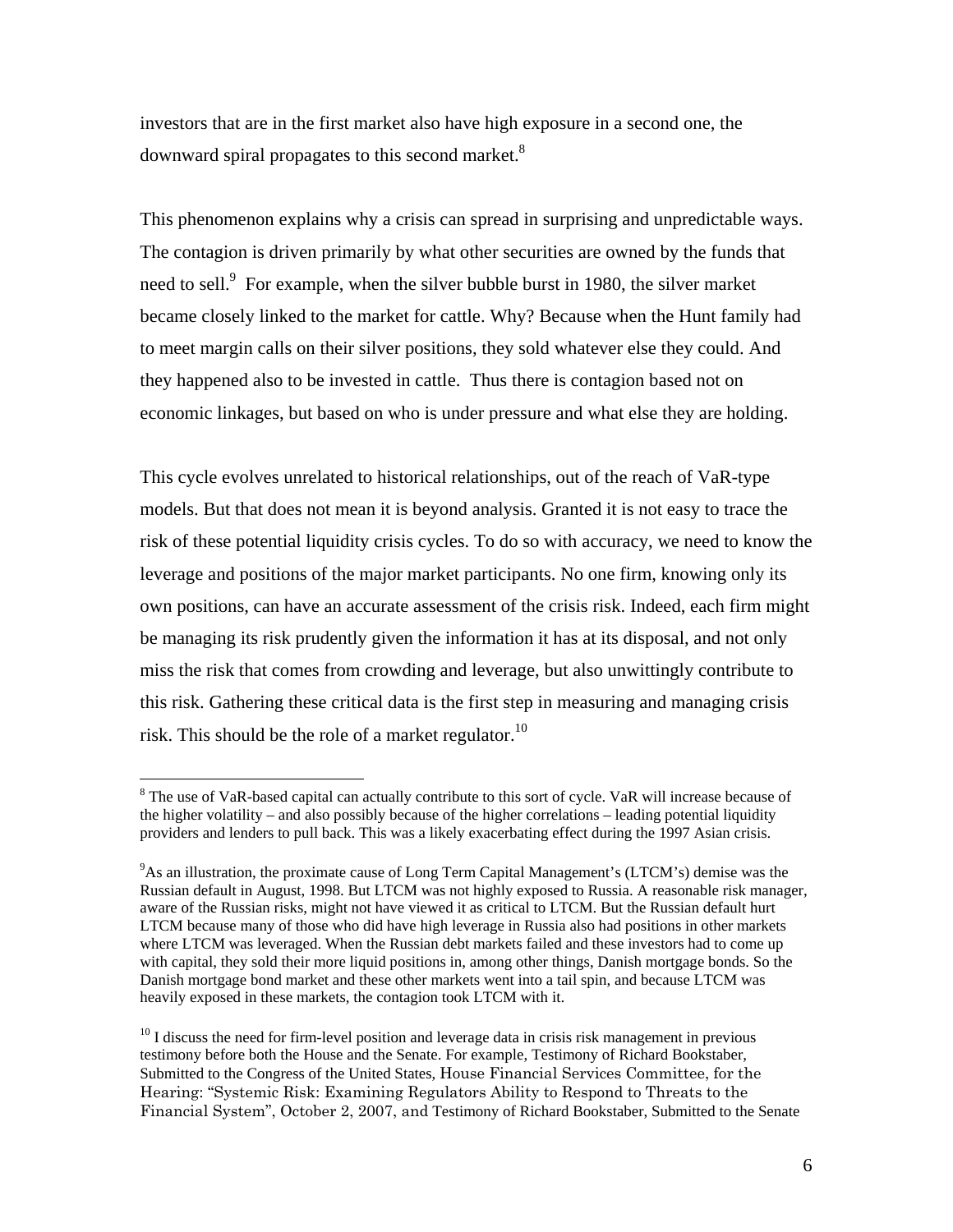#### **The Role of VaR in the Current Crisis**

The above discussion provides part of the answer to the question of the role of VaR in the current market crisis: If VaR was used as the source of risk measurement, and thus as the determinant of risk capital, then it missed the potential for the current crisis for the simple reason that VaR is not constructed to deal with crisis risk. And if VaR was applied as if it actually reflected the potential for crisis, that is, if it was forgotten that VaR is only useful insofar as the future is drawn from the same distribution as the past, then this led to the mismeasurement of risk. So if VaR was the sole means of determining risk levels and risk capital coming into this crisis, it was misused. But this does not present the full story.

Whatever the limitations of VaR models, they were not the key culprits in the case of the multi-billion dollar writedowns during the crisis. The large bank inventories were there to be seen; no models or detective work were needed. Furthermore, it was clear the inventories were illiquid and their market values uncertain.<sup>11</sup> It is hard to understand how this elephant in the room was missed, how a risk manager could see inventory grow from a few billion dollars to ten billion dollars and then to thirty or forty billion dollars and not react by forcing that inventory to be brought down.

Of course, if these inventories were not properly included in the VaR analysis, the risk embodied by these positions would have been missed, but one has to look beyond VaR, to culprits such as sheer stupidity or collective management failure: The risk managers missed the growing inventory, or did not have the courage of their conviction to insist on its reduction, or the senior management was not willing to heed their demands. Whichever the reason, VaR was not central to this crisis.<sup>12</sup> Focus would be better placed

of the United States, Senate Banking, Housing and Urban Affairs Subcommittee on Securities, Insurance and Investment, for the Hearing: "Risk Management and Its Implications for Systematic Risk", June 19, 2008.  $11$  This is especially true when one considers the business of the banks, which is to package the securities

and sell them. The growth of inventory was outside the normal business of the banks. That the securities were not moving out the door should have been an immediate indication they were not correctly priced. <sup>12</sup> Indeed, in some important cases, VaR was not even employed in the risk process. Page: 7

A case in point is the 'super senior' mortgage CDO positions which caused huge trading losses at a number of banks. There is a common misconception that regulatory capital for trading assets is automatically computed using VaR. In fact, trading assets are eligible for VaR-based capital only if the bank can demonstrate to its supervisor that its model is robust. Absent this, a coarser method is applied. Many of the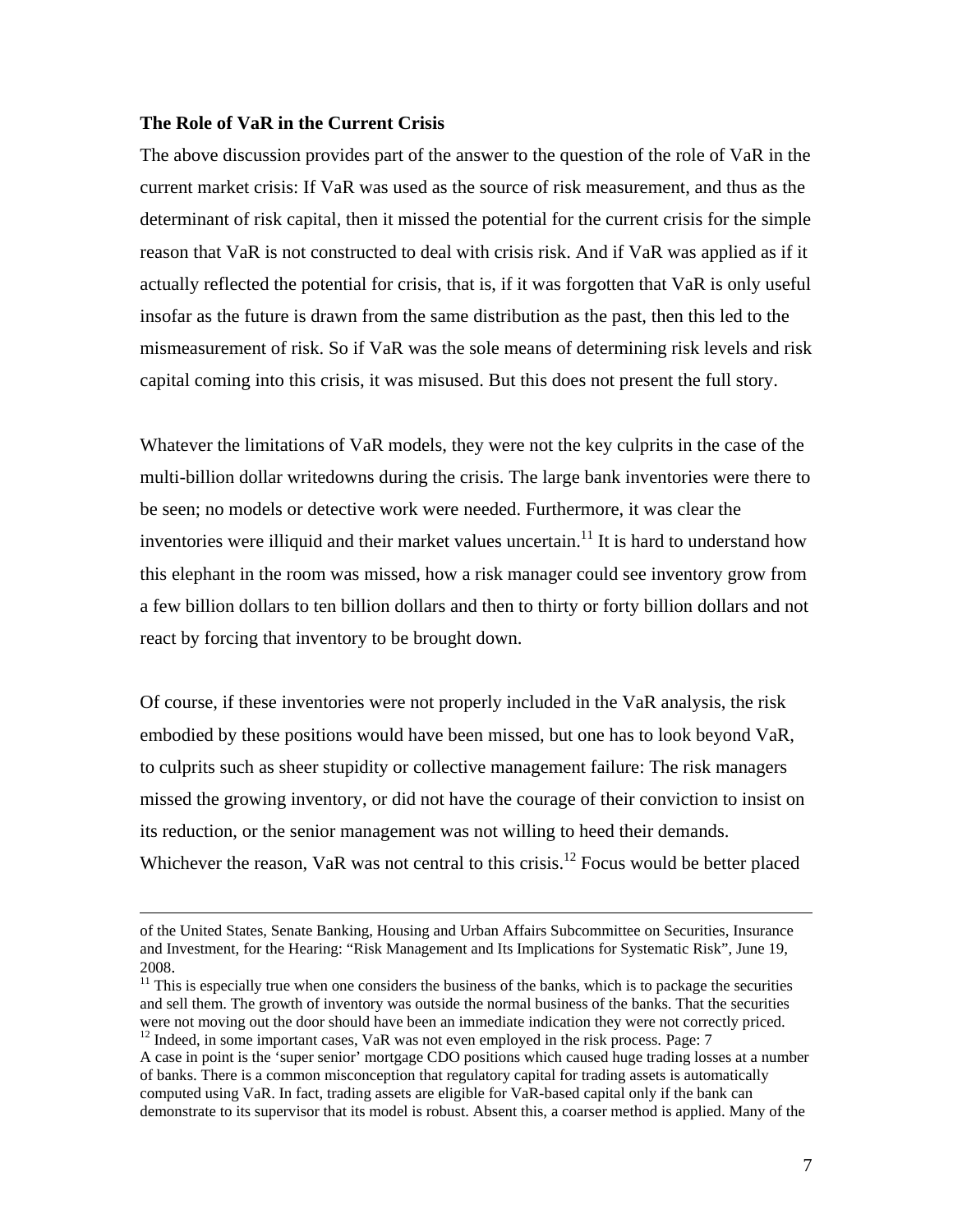on failures in risk governance than failures of risk models.

### **Summary: VaR and Crisis Risk**

There are two approaches for moving away from over-reliance on VaR.

The first approach is to employ coarser measures of risk, measures that have fewer assumptions and that are less dependent on the future looking like the past.<sup>13</sup> The use of the Leverage Ratio mandated by U.S. regulators and championed by the FDIC is an example of such a measure.<sup>14</sup> The leverage ratio does not overlay assumptions about the correlation or the volatility of the assets, and does not assume any mitigating effect from diversification, although it has its own limitations as a basis for capital adequacy.<sup>15</sup>

The second approach is to recognize that while VaR provides a guide to risk in some situations, it must be enhanced with other measures that are better at illuminating the areas it does not reach. For example, Pillar II of Basel II has moved to include stress cases for crises and defaults into its risk capital process. So in addition to measuring risk using a standard VaR approach, firms must develop scenarios for crises and test their capital adequacy under those scenarios. Critical to the success of this approach is the ability to ferret out potential crises and describe them adequately for risk purposes.

This means that for crisis-related stress testing to be feasible, we first must believe that it is indeed possible to model financial crisis scenarios, i.e. that crises are not 'black swans'. This is not to say that surprises do not occur. Though recently popularized, the

highly complex securities at the heart of the recent crisis were not regarded as being suitable for VaR treatment, and received a simpler ratings-based treatment, which proved to severely underestimate the capital required to support the assets.

 $13$  I believe coarse measures – measures that are not fine tuned to be ideal in any one environment, but are robust across many environments – are a key to good risk management.<br><sup>14</sup> The Leverage Ratio is the ratio of Tier 1 capital, principally equity and retained earnings, to total assets.

 $15$  The Leverage Ratio is inconsistent with Basel II because it is not sensitive to the riskiness of balance sheet assets and it does not capture off-balance sheet risks. By not taking the relative risk of assets into account, it could lead to incentives for banks to hold riskier assets, while on a relative basis penalizing those banks that elect to hold a low-risk balance sheet. In terms of risk to a financial institution, the time horizon of leverage is also important, which the Leverage Ratio also misses. The problems with Bear Stearns and Lehman was not only one of leverage per se, but of funding a sizable portion of leverage in the short-term repo market. They thus were vulnerable to funding drying up in the face of a crisis.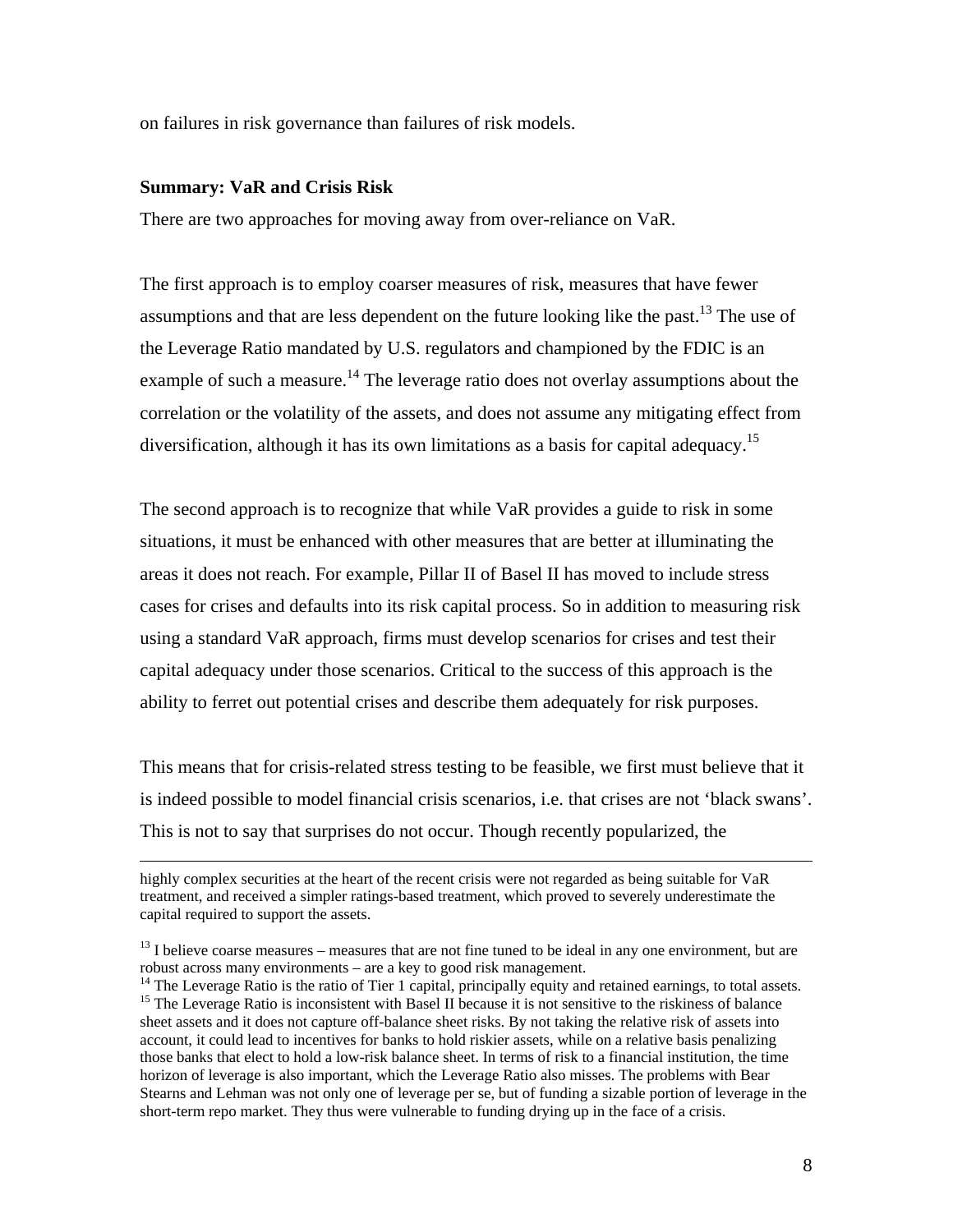recognition that we are beset by unanticipatable risk, by events that seemingly come out of nowhere and catch us unawares, has a long history in economics and finance, dating back to Frank Knight in the 1920s.<sup>16</sup> The best defense against such risks is to maintain a coarse, simple and robust financial structure. Rather than fine-tuning for the current environments, we need risk measures and financial instruments which, while perhaps not optimal for the world of today, will be able to operate reasonably if the world changes in unexpected ways. VaR as currently structured is not such a risk measure.

However, although surprises do occur, crisis scenarios are not wholly unanticipatable; they are not in the realm of Knightian uncertainty. We have had ample experience with financial crises. We know a thing or two about them.<sup>17</sup> And we can further anticipate crisis risk by amassing data on the positions and leverage of the large investment firms. The regulator is best suited to take on this task, because these are data that no one firm can or should fully see.<sup>18</sup> With these critical data we will be better able to measure the crowding and leverage that lead to liquidity crisis cycles and begin to shed light on the areas of financial risk that fail to be illuminated by VaR.19

 $\overline{a}$ 

<sup>&</sup>lt;sup>16</sup> Knight makes the distinction between risks we can identify and measure and those that are unanticipatable and therefore not measurable in *Risk, Uncertainty, and Profit*. (1921), Boston, MA: Houghton Mifflin Company.

 $17$  For example, even beyond the insights to be gained from a detailed knowledge of firm-by-firm leverage and market crowding, there are some characteristics of market crisis that can be placed into a general scenario. When a crisis occurs, equity prices drop, credit spreads rise, and the volatility of asset returns increases. The yield curve flattens and gold prices rise. Furthermore, the correlation between individual equities rises, as does the correlation between equities and corporate bonds. The riskier and less liquid assets fare more poorly, so, for example, emerging markets take a differentially bigger hit than their G-7 cousins. More broadly, anything that is risky or less liquid becomes more common and negative in its return; the subtleties of pricing between assets becomes overshadowed by the assets' riskiness. However, short-term interest rates and commodity prices are less predictable; in some cases, such as in the case of the inflation-laden crisis of 1973-1974, they rise, while in other cases, such as in the current crisis, they drop. Each of these effects can occur with a ferocity far beyond what is seen in normal times, so if these crisis events are overlaid on the distribution coming out of the VaR model based on those normal times one will come away saying the crisis is a 100-year flood event, a twenty standard deviation event, a black swan. But it is none of these things. It is a financial crisis, and such crises occur frequently enough that to be understood without such shock and awe.

<sup>&</sup>lt;sup>18</sup> Financial firms will be justifiably reticent to have their position and leverage information made public, so the collection and analysis of the data will have to reside securely in the regulator.

<sup>&</sup>lt;sup>19</sup> With these data, the regulator is also in a position to run risk analysis independent of the firms. Under Basel II, the regulator still depends on the internal processes of the banks for the measurement of risk and the resulting capital requirements.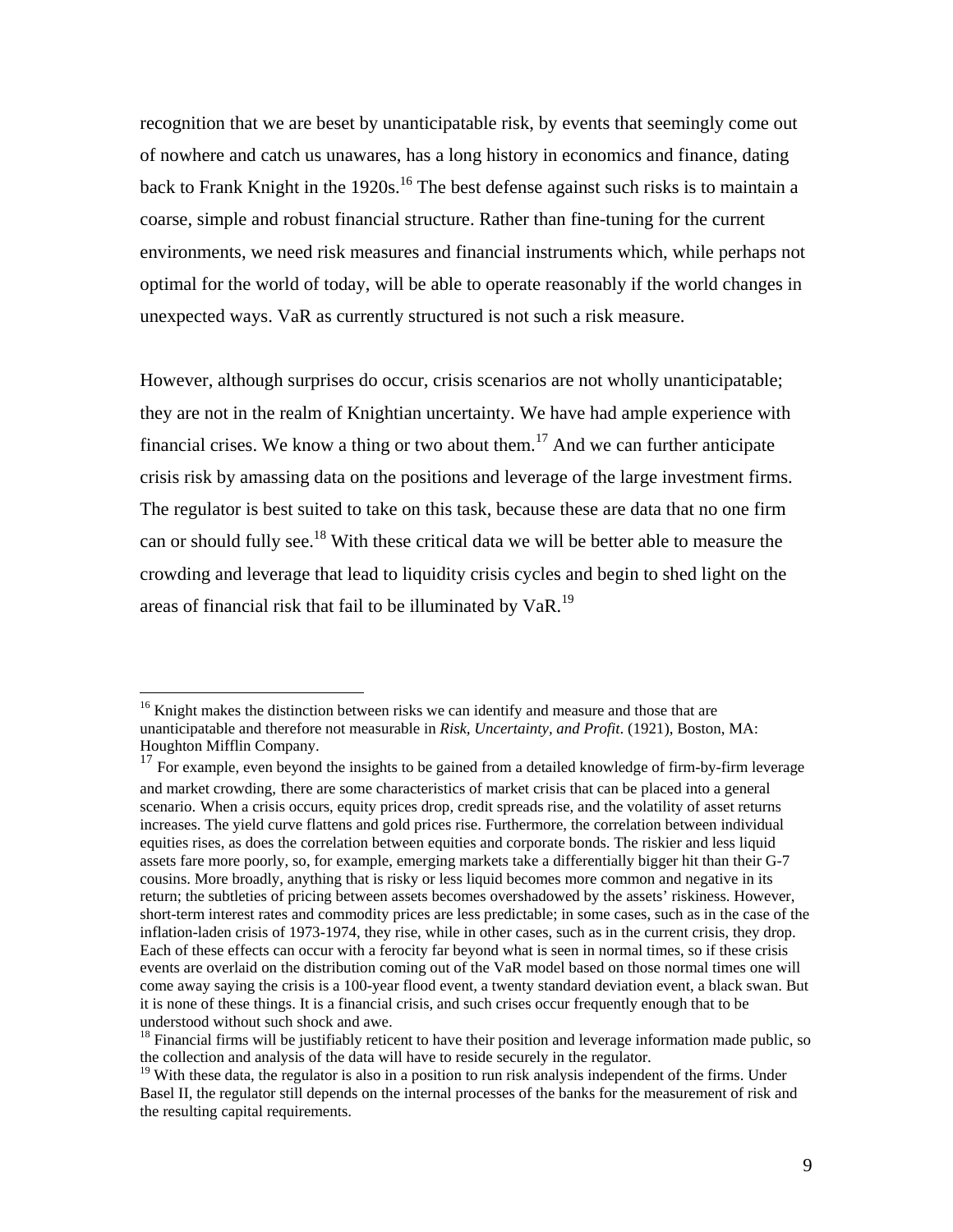# **Appendix**

# **Related Blog Posts on VaR and Risk Management**

## **The Fat-Tailed Straw Man**

### See *http://rick.bookstaber.com/2009/03/fat-tailed-straw-man.html*

My Time article about the quant meltdown of August, 2007 started with "Looks like Wall Street's mad scientists have blown up the lab again." Articles on Wall Street's mad scientist blowing up the lab seem to come out every month in one major publication or another. The New York Times has a story along these lines today and had a similar story in January.

There is a constant theme in these articles, invariably including a quote from Nassim Taleb, that quants generally, and quantitative risk managers specifically, missed the boat by thinking, despite all evidence to the contrary, that security returns can be modeled by a Normal distribution.

This is a straw man argument. It is an attack on something that no one believes.

Is there anyone well trained in quantitative methods working on Wall Street who does not know that security returns have fat tails? It is discussed in most every investment text book. Fat tails are apparent – even if we ignore periods of crisis – in daily return series. And historically, every year there is some market or other that has suffered a ten standard deviation move of the "where did that come from" variety. I am firmly in the camp of those who understand there are unanticipatable risks; as far back as an article I coauthored in 1985, I have argued for the need to recognize that we face uncertainty from the unforeseeable. To get an idea of how far back the appreciation of this sort of risk goes in economic thought, consider the fact that it is sometimes referred to as Knightian uncertainty.

Is there any risk manager who does not understand that VaR will not capture the risk of market crises and regime changes? The conventional VaR methods are based on historical data, and so will only be an accurate view of risk if tomorrow is drawn from the same population as the sample it uses. VaR is not perfect, it cannot do everything. But if we understand its flaws – and every professional risk manager does – then it is a useful guide for day-to-day market risk. If you want to add fat tails, fine. But as I will explain below, that is not the solution.

So, then, why is there so much currency given to a criticism of something that no one believes in the first place?

It is because quant methods sometimes fail. We can quibble with whether 'sometimes' should be replaced with 'often' or 'frequently' or 'every now and again', but we all know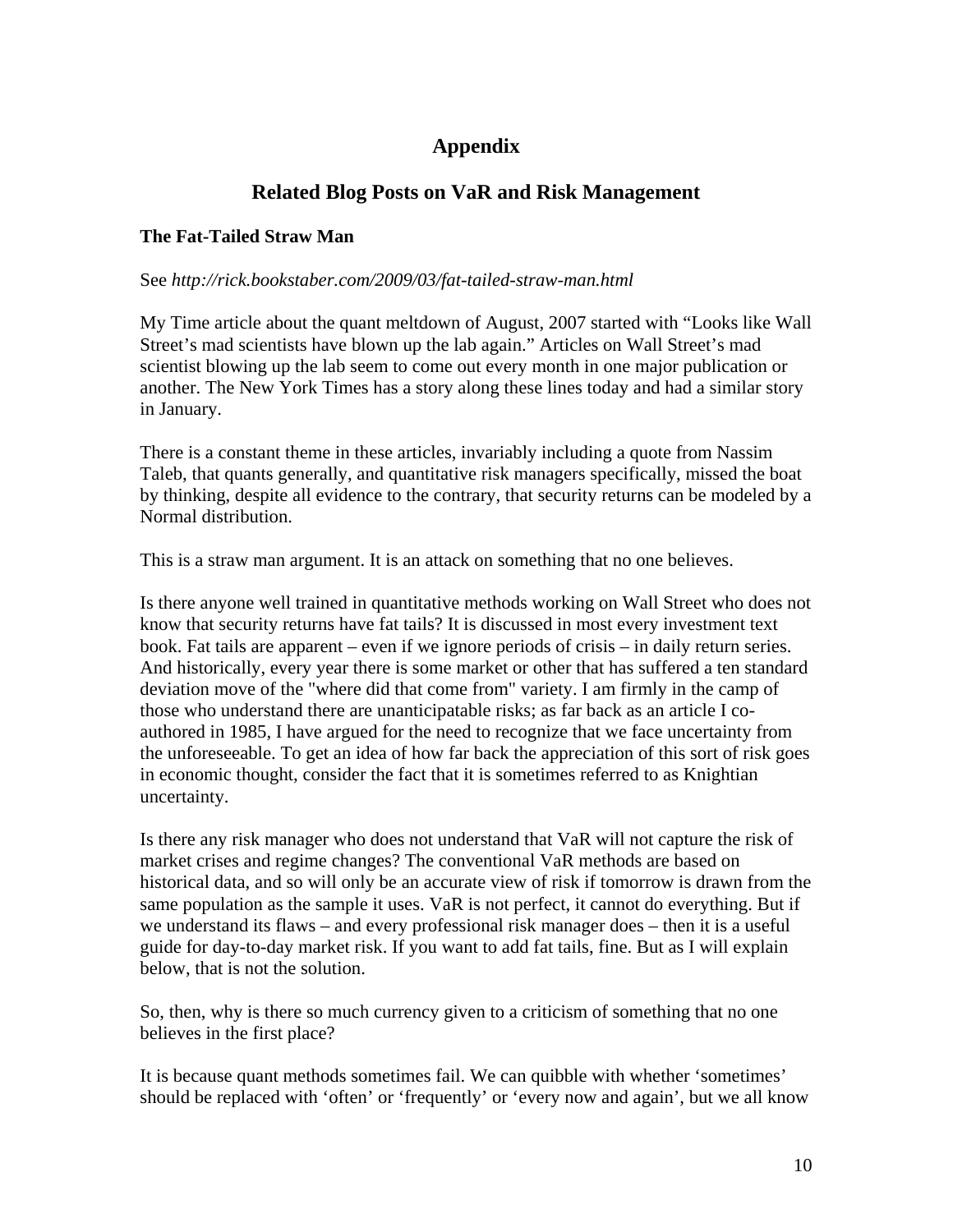they are not perfect. We are not, after all, talking about physics, about timeless and universal laws of the universe when we deal with securities. Weird stuff happens. And the place where the imperfection is most telling is in risk management.

When the risk manager misses the equivalent of a force five hurricane, we ask what is wrong with his methods. By definition, what he missed was a ten or twenty standard deviation event, so we tell him he ignored fat tails. There you have it, you failed because you did not incorporate fat tails. This is tautological. If I miss a large risk – which will occur on occasion even if I am fully competent; that is why they are called risks – I will have failed to account for a fat tailed event. I can tell you that ahead of time. I can tell you now – as can everyone in risk management – that I will miss something. If after the fact you want to castigate me for not incorporating sufficiently fat tailed events, let the flogging begin.

I remember a cartoon that showed a man sitting behind a desk with a name plate that read 'risk manager'. The man sitting in front of the desk said, "Be careful? That's all you can tell me, is to be careful?" Observing that extreme events can occur in the markets is about as useful as saying "be careful". We all know they will occur. And once they have occurred, we will all kick ourselves and our risk managers and our models, and ask "how could we have missed that?"

The flaw comes in the way we answer that question, a question that can be stated more analytically as "what are the dynamics of the market that we failed to incorporate." If we answer by throwing our hands into the air and saying, "well, who knows, I guess that was one of them there ten standard deviation events", or "what do you expect; that's fat tails for you", we will be in the same place when the next crisis arrives. If instead we build our models with fatter and fatter tailed distributions, so that after the event we can say, "see, what did I tell you, there was one of those fat tailed events that I postulated in my model", or "see, I told you to be careful", does that count for progress?

So, to recap, we all know that there are fat tails; it doesn't do any good to state the mantra over and over again that securities do not follow a Normal distribution. Really, we all get it. We should be constructive in trying to move risk management beyond the point of simply noting that there are fat tails, beyond admonitions like "hey, you know, shit happens, so be careful." And that means understanding the dynamics that create the fat tails, in particular, that lead to market crisis and unexpected linkages between markets.

### What are these dynamics?

One of them, which I have written about repeatedly, is the liquidity crisis cycle. An exogenous shock occurs in a highly leveraged market, and the resulting forced selling leads to a cascading cycle downward in prices. This then propagates to other markets as those who need to liquidate find the market that is under pressure no longer can support their liquidity needs. Thus there is contagion based not on economic linkages, but based on who is under pressure and what else they are holding. This cycle evolves unrelated to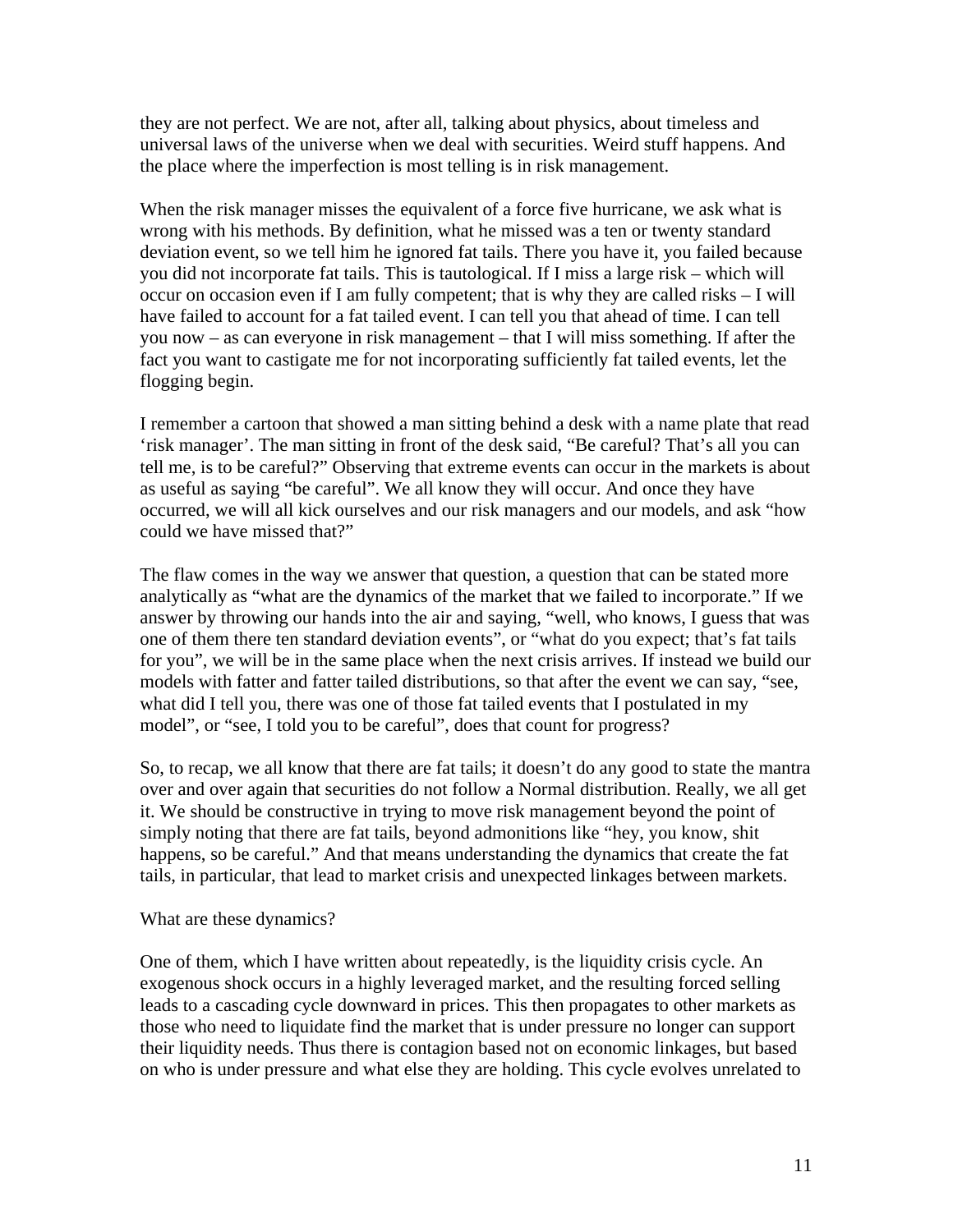historical relationships, out of the reach of VaR-types of models, but that does not mean it is beyond analysis.

Granted it is not easy to trace the risk of these potential liquidity crisis cycles. To do so with accuracy, we need to know the leverage and positions of the market participants. In my previous post, "Mapping the Market Genome", I argued that this should be the role of a market regulator. But even absent that level of detail, perhaps we can get some information indirectly from looking at market flows.

No doubt there are other dynamics that lead to the fat tailed events currently frustrating our efforts to manage risk in the face of market crises. We need to move beyond the fattail critiques and the 'be careful' mantra to discover and analyze them.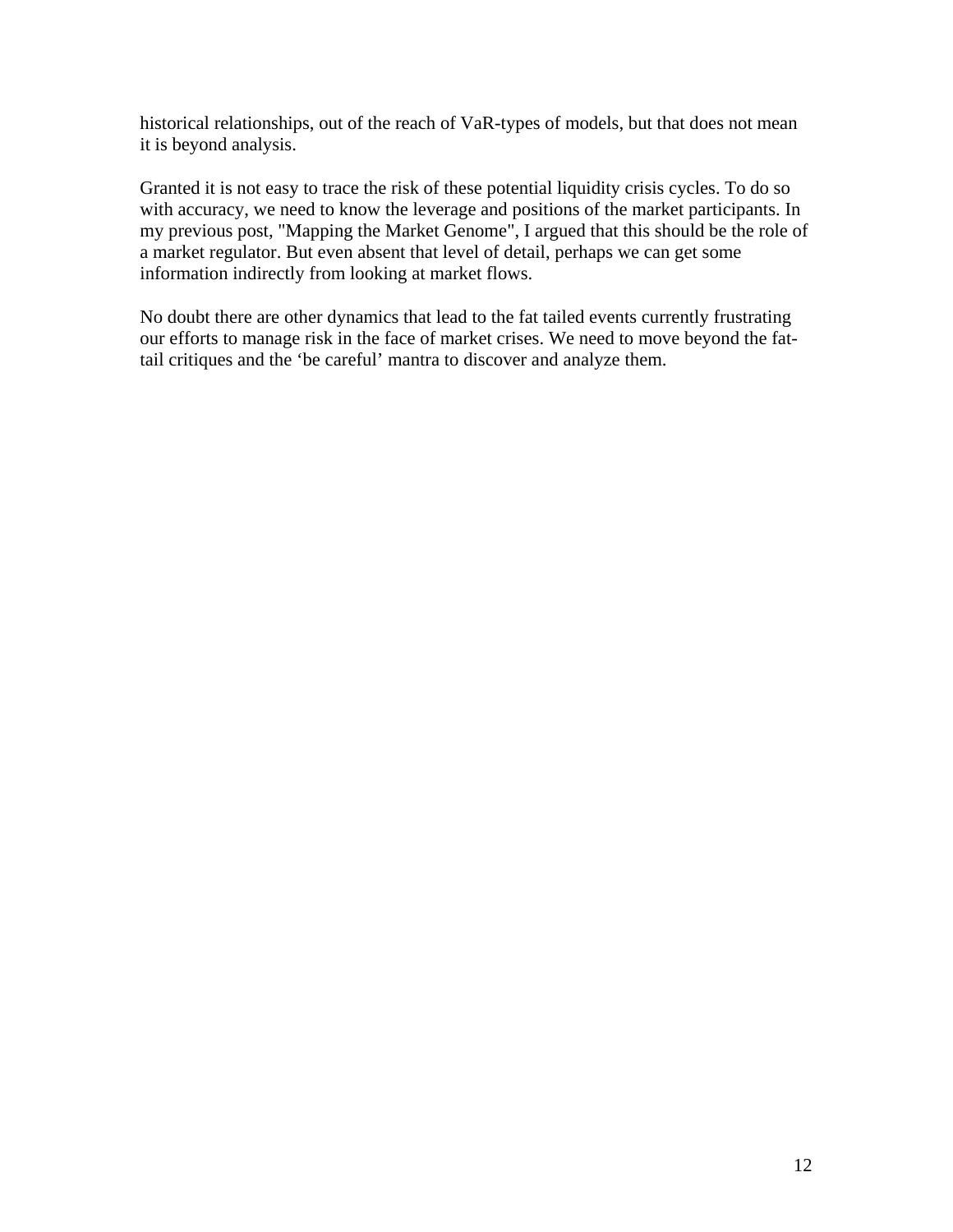# **The Myth of Noncorrelation**

## See *http://rick.bookstaber.com/2007/09/myth-of-noncorrelation.html*

*[This is a modified version of an article I wrote that appeared in the September, 2007 issue of Institutional Investor].* 

With the collapse of the U.S. subprime market and the aftershocks that have been felt in credit and equity markets, there has been a lot of talk about fat tails, 20 standard deviation moves and 100-year event. We seem to hear such descriptions fairly frequently, which suggests that maybe all the talk isn't really about 100-year events after all. Maybe it is more a reflection of investors' market views than it is of market reality.

No market veteran should be surprised to see periods when securities prices move violently. The recent rise in credit spreads is nothing compared to what happened in 1998 leading up to and following the collapse of hedge fund Long-Term Capital Management or, for that matter, during the junk bond crisis earlier that decade, when spreads quadrupled.

What catches many investors off guard and leads them to make the "100 year" sort of comment is not the behavior of individual markets, but the concurrent big and unexpected moves among markets. It's the surprising linkages that suddenly appear between markets that should not have much to do with one other and the failed linkages between those that should march in tandem. That is, investors are not as dumbfounded when volatility skyrockets as when correlations go awry. This may be because investors depend on correlation for hedging and diversifying. And nothing hurts more than to think you are well hedged and then to discover you are not hedged at all.

## **Surprising Market Linkages**

Correlations between markets, however, can shift wildly and in unanticipated ways — and usually at the worst possible time, when there is a crisis with volatility that is out of hand. To see this, think back on some of the unexpected correlations that have haunted us in earlier market crises:

- The 1987 stock market crash. During the crash, Wall Street junk bond trading desks that had been using Treasury bonds as a hedge were surprised to find that their junk bonds tanked while Treasuries strengthened. They had the double whammy of losing on the junk bond inventory and on the hedge as well. The reason for this is easy to see in retrospect: Investors started to look at junk bonds more as stock-like risk than as interest rate vehicles while Treasuries became a safe haven during the flight to quality and so were bid up.
- The 1997 Asian crisis. The financial crisis that started in July 1997 with the collapse of the Thai baht sank equity markets across Asia and ended up enveloping Brazil as well. Emerging-markets fund managers who thought they had diversified portfolios — and might have inched up their risk accordingly — found themselves losing on all fronts. The reason was not that these markets had suddenly become economically linked with Brazil,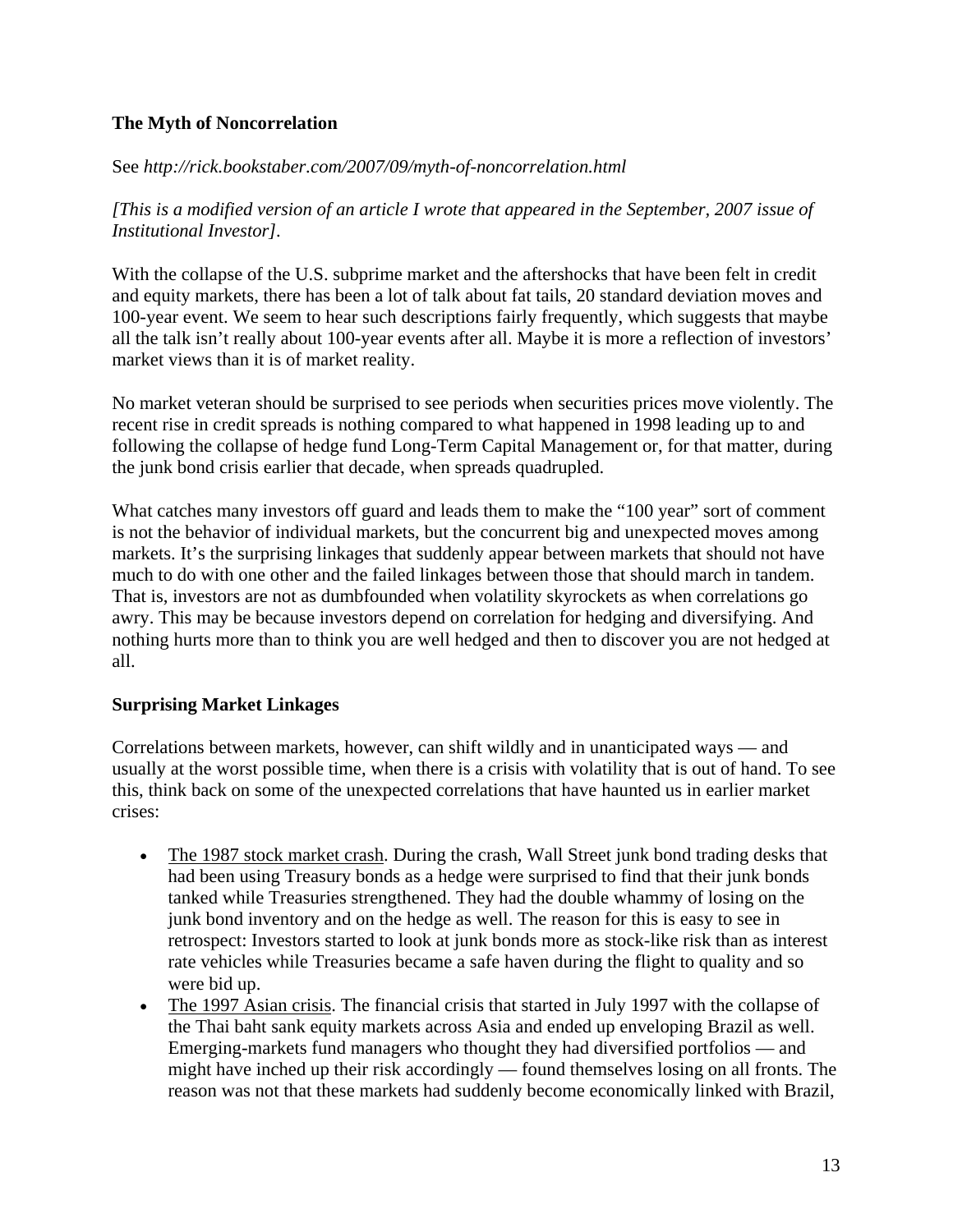but rather that the banks that were in the middle of the crisis, and that were being forced to reduce leverage, could not do so effectively in the illiquid Asian markets, so they sold off other assets, including sizable holdings in Brazil.

• The fall of Long-Term Capital Management in 1998. When the LTCM crisis hit, volatility shot up everywhere, as would be expected. Everywhere, that is, but Germany. There, the implied volatility dropped to near historical lows. Not coincidentally, it was in Germany that LTCM and others had sizable long volatility bets; as they closed out of those positions, the derivatives they held dropped in price, and the implied volatility thus dropped as well. Chalk one up for the adage that markets move to inflict the most pain.

And now we get to the crazy markets of August 2007. Stresses in a minor part of the mortgage market — so minor that Federal Reserve Board chairman Ben Bernanke testified before Congress in March that the impact of the problem had been "moderate" — break out not only to affect other mortgages but also to widen credit spreads worldwide. And from there, subprime somehow links to the equity markets. Stock market volatility doubles, the major indexes tumble by 10 percent and, most improbable of all, a host of quantitative equity hedge funds — which use computer models to try scrupulously to be market neutral — are hit by a "100 year" event.

When we see this sort of thing happening, our not very helpful reaction is to shake our heads as if we are looking over a fender bender and point the finger at statistical anomalies like fat tails, 100-year events, black swans, or whatever. This doesn't add much to the discourse or to our ultimate understanding. It is just more sophisticated ways of saying we just lost a lot of money and were caught by surprise. Instead of simply stating the obvious, that big and unanticipated events occur, we need to try to understand the source of these surprising events. I believe that the unexpected shifts in correlation are caused by the same elements I point to in my book as the major cause of market crises: complexity and tight coupling.

# **Complexity**

Complexity means that an event can propagate in nonlinear and unanticipated ways. An example of a complex system from the realm of engineering is the operation of a nuclear power plant, where a minor event like a clogged pressure-release valve (as occurred at Three Mile Island) or a shift in the combination of steam production and fuel temperature (as at Chernobyl) can cascade into a meltdown.

For financial markets, complexity is spelled d-e-r-i-v-a-t-i-v-e-s. Many derivatives have nonlinear payoffs, so that a small move in the market might lead to a small move in the price of the derivative in one instance and to a much larger move in the price in another. Many derivatives also lead to unexpected and sometimes unnatural linkages between instruments and markets. Thanks to collateralized debt obligations, this is what is at the root of the first leg of the contagion we observed from the subprime market. Subprimes were included in various CDOs, as were other types of mortgages and corporate bonds. Like a kid who brings his cold to a birthday party, the sickly subprime mortgages mingled with these other instruments.

The result can be unexpected higher correlation. Investors that have to reduce their derivatives exposure or hedge their exposure by taking positions in the underlying bonds will look at them as